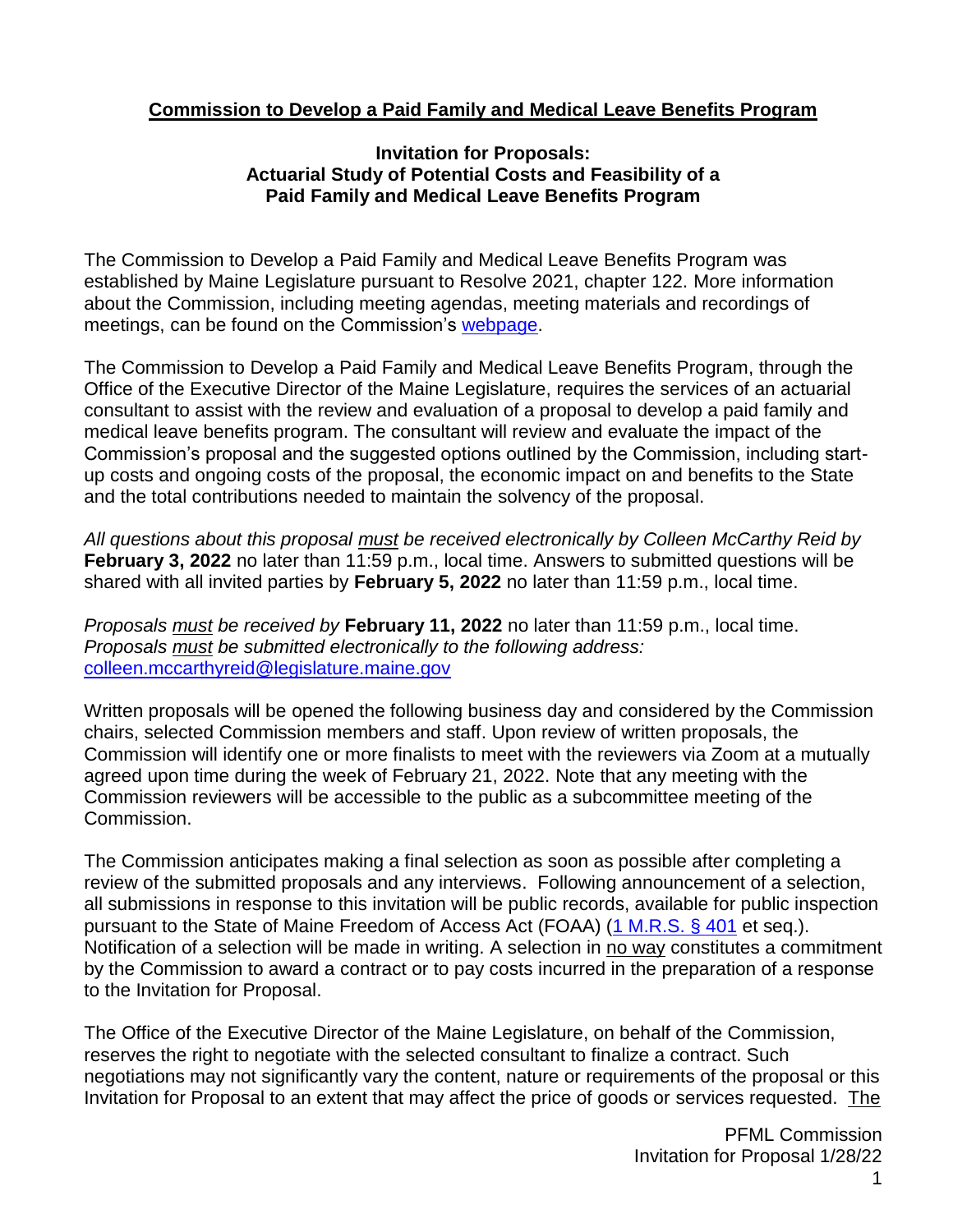Executive Director, on behalf of the Commission, reserves the right to terminate contract negotiations with a selected consultant who submits a proposed contract significantly different from the proposal they submitted in response to the Invitation for Proposal. In the event that an acceptable contract cannot be negotiated with the selected consultant, the Commission may withdraw its selection and negotiate with any other consultant who responded to this Invitation for Proposal, until an acceptable contract has been finalized. Alternatively, the Commission may cancel the Invitation for Proposal, at its sole discretion.

After a contract is finalized, the selected consultant will provide monthly progress updates to the Commission chairs in a mutually acceptable format. The Commission chairs are responsible for determining if the selected consultant is meeting any deliverables and requirements of the contract. Deliverables under the contract are expected to include the submission of a written report, presentation of the report to the full Commission and continued consultation with the Commission to assist in the development of policy recommendations to the 131<sup>st</sup> Legislature.

## **Description of Proposed Services.** See the **Outline of Proposal/Scope of Work for Actuarial Study** in Appendix A.

**Timeline.** The Commission is seeking a cost-efficient proposal to provide the services in an expedited manner; it is anticipated that the Commission will use the completed report of the selected consultant to make policy recommendations for consideration by the 131<sup>st</sup> Legislature. The actual contract start date will be established by a completed and approved contract.

**Proposal Format and Contents.** The following information must be completed and submitted.

# **1. Proposal Cover Page**

Bidders must complete Appendix B (Proposal Cover Page). It is critical that the cover page show the specific information requested, including Bidder address(es) and other details listed. The Proposal Cover Page must be dated and signed by a person authorized to enter into contracts on behalf of the Bidder.

#### **2. Debarment, Performance and Non-Collusion Certification**

Bidders must complete Appendix C (Debarment, Performance and Non-Collusion Certification Form). The Debarment, Performance and Non-Collusion Certification Form must be dated and signed by a person authorized to enter into contracts on behalf of the Bidder.

# **3. Organization Qualifications and Experience**

Bidders must complete Appendix D (Qualifications and Experience Form) describing their qualifications and skills to provide the requested services in the Invitation for Proposal, also describing any unique sources of data available to the firm. Bidders must include three examples of projects which demonstrate their experience and expertise in performing these services as well as highlighting the Bidder's stated qualifications and skills.

If subcontractors are to be used, Bidders must provide a list that specifies the name, address, phone number, contact person, and a brief description of the subcontractors'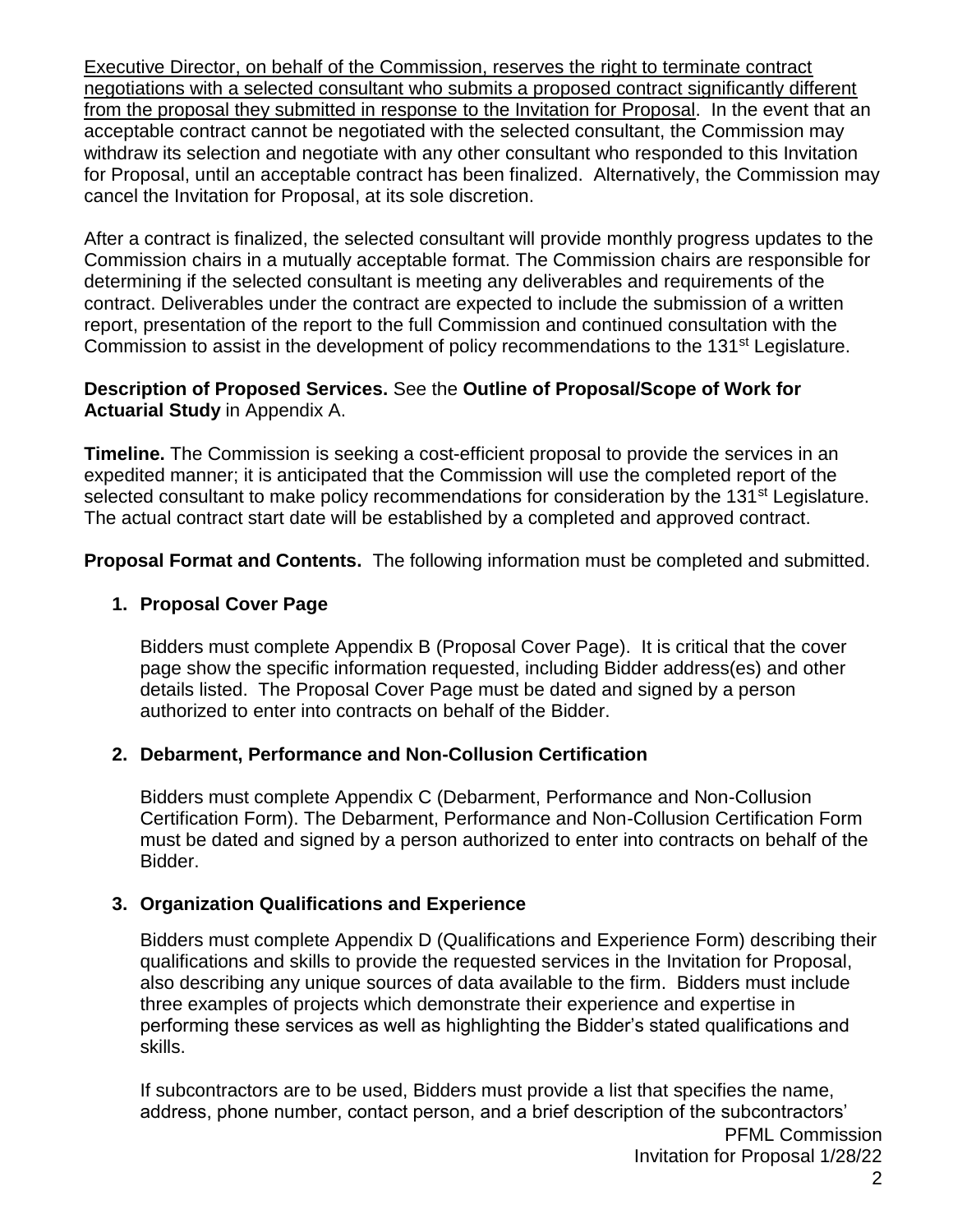organizational capacity and qualifications.

Bidders must provide an organizational chart. The organization chart must include the project being proposed. Each position must be identified by position title and corresponding to the personnel job descriptions.

Bidders must attach a list of all current litigation in which the Bidder is named and a list of all closed cases that have closed within the past five (5) years in which the Bidder paid the claimant either as part of a settlement or by decree. For each, list the entity bringing suit, the complaint, the accusation, amount, and outcome.

Bidders must provide a certificate of insurance evidencing the Bidder's general liability, professional liability and any other relevant liability insurance policies that might be associated with the proposed services.

### **4. Services to be Provided**

Discuss the **Outline of Proposal/Scope of Work for Actuarial Study** in Appendix A and what the Bidder will offer. Give particular attention to describing the methods and resources you will use and how you will accomplish the tasks involved. Also, provide an anticipated timeline for performing the tasks involved and describe how you will ensure expectations and/or desired outcomes as a result of these services will be achieved. If subcontractors are involved, clearly identify the work each will perform.

### **5. Cost Proposal**

The cost proposal must include the costs necessary for the Bidder to fully comply with the contract terms, conditions, and Invitation for Proposal requirements. No costs related to the preparation of the Invitation for Proposal, or to the negotiation of a contract, may be included in the proposal. Only costs to be incurred after the contract effective date that are specifically related to the implementation or operation of contracted services may be included.

Bidders must fill out Appendix E (Cost Proposal Form), following the instructions detailed here and in the form. Failure to provide the requested information, and to follow the required cost proposal format provided, may result in the exclusion of the proposal from consideration, at the discretion of the Commission.

**Proposal Evaluation and Selection.** Evaluation of the submitted proposals will be made by the evaluation team (Commission chairs, selected Commission members and staff). The evaluation team will judge the merits of the proposals received in accordance with the criteria defined in the Invitation for Proposal. The goals of the evaluation process are to ensure fairness and objectivity in review of the proposals and to ensure that the Commission selects the proposal that provides the best value to the Commission. The Commission reserves the right to communicate and/or schedule interviews/presentations with Bidders, if needed, to obtain clarification of information contained in the proposals received. Changes to proposals, including updating or adding information, will not be permitted during any interview/presentation process and, therefore, Bidders must submit proposals that present their rates and other requested information as clearly and completely as possible.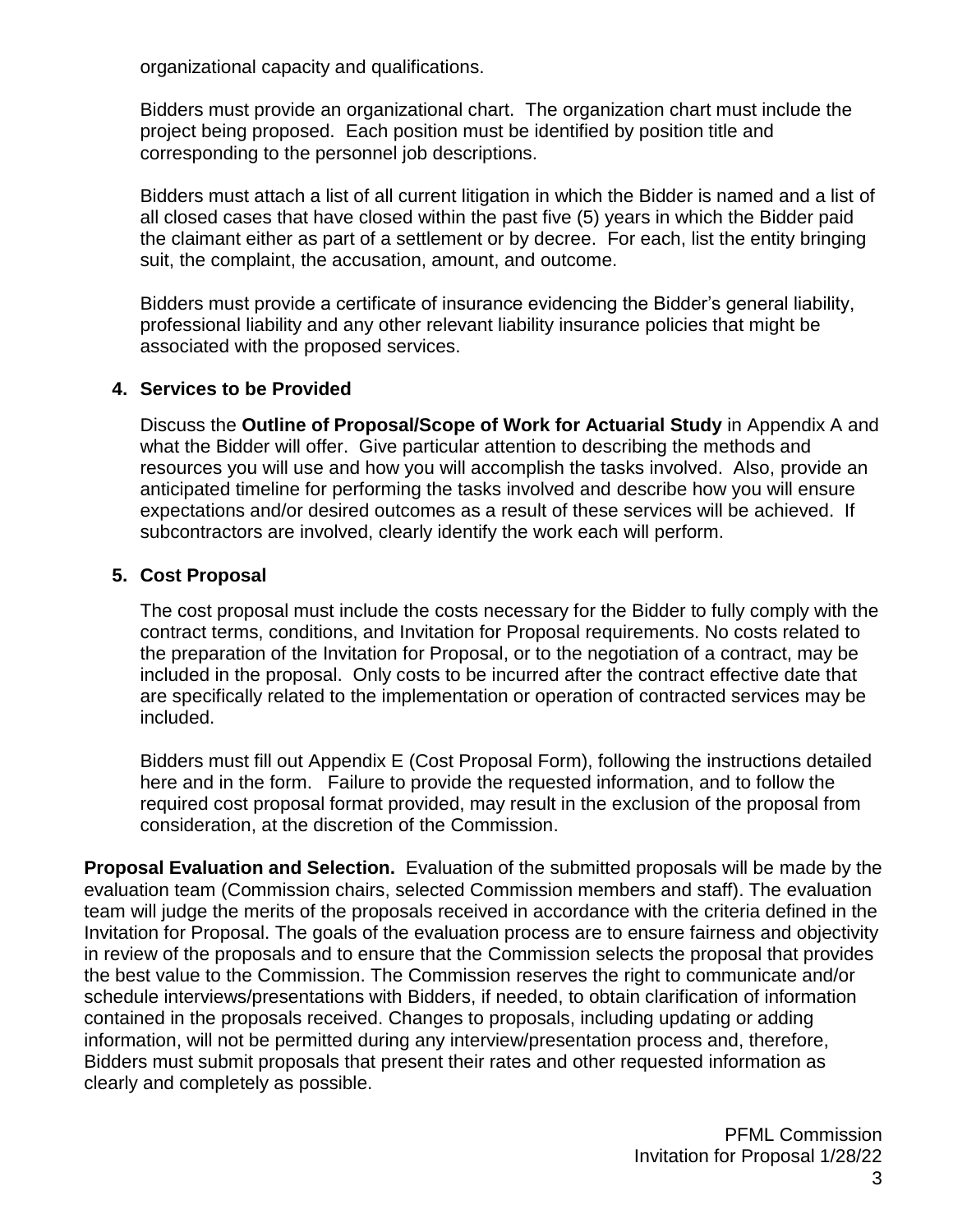Proposals will be scored based on a 100-point scale and will measure the degree to which each proposal meets the following criteria: 1) Organization Qualifications and Experience (30 points); 2) Proposed Services (35 points); and 3) Cost Proposal (35 points). The evaluation team will use a consensus approach to evaluate and score proposals. Members of the evaluation team will not score those sections individually but, instead, will arrive at a consensus as to assignment of points for each of those sections. The Cost Proposal, will be scored by assigning the lowest bid a total of 35 points; proposals with higher bids values will be awarded proportionately fewer points calculated in comparison with the lowest bid. All Bidders are expected to provide their best value pricing with the submission of their proposal.

**Contract Document.** The selected consultant will be required to execute a contract with the Executive Director of the Legislative Council with appropriate riders. In providing services and performing under the contract, the selected consultant must act as an independent contractor and not as an agent of the State of Maine. Following the selection, the Executive Director of the Legislative Council will designate an appropriate contact from the Executive Director's Office to assist with the development and administration of the contract and to act as administrator during the entire contract period. Commission staff will be available after the selection to consult in the finalization of the contract.

# **Appendices and Related Documents.**

- **Appendix A** Outline of Proposal/Scope of Work for Actuarial Study
- **Appendix B** Proposal Cover Page
- **Appendix C** Debarment, Performance, and Non-Collusion Certification
- **Appendix D** Qualifications and Experience Form
- **Appendix E** Cost Proposal Form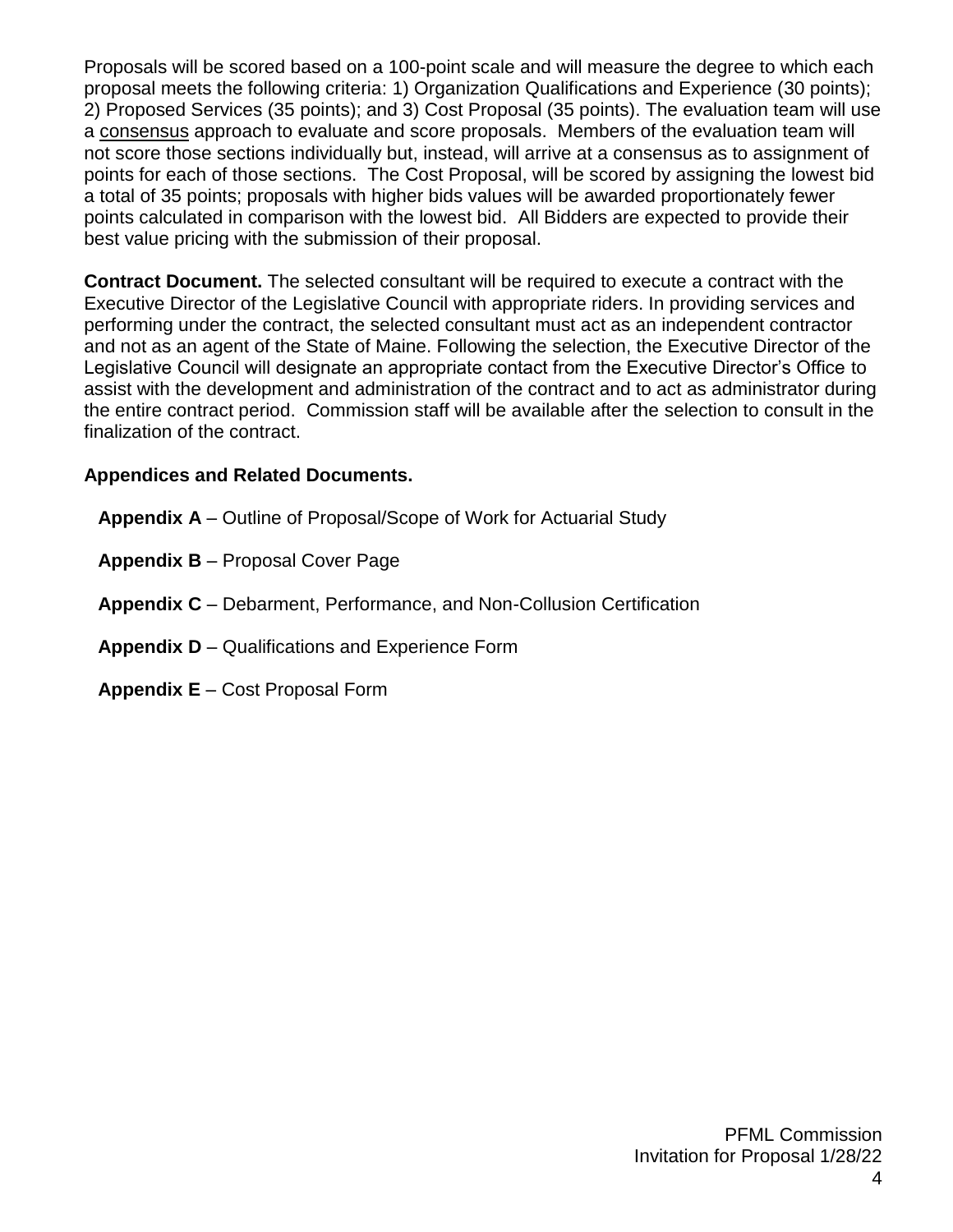# **APPENDIX A**

#### **Commission to Develop a Paid Family and Medical Leave Benefits Program Outline of Proposal/Scope of Work for Actuarial Study**

The Commission to Develop a Paid Family and Medical Leave Benefits Program is inviting proposals for an actuarial consultant to assist with the review and evaluation of a proposal to develop a paid family and medical leave benefits program.

**Description:** The consultant will review and evaluate the impact of the Commission's proposal and the suggested options outlined below, including start-up costs and ongoing costs of the proposal, the economic impact on and benefits to the State and the total contributions needed to maintain the solvency of the proposal.

**Outline of Proposal:** The Commission has agreed to request review and evaluation of the proposal and the suggested options outlined below. The proposal has been developed for the purposes of review and evaluation only and does not reflect that any individual Commission member's supports the proposal or any proposed legislation related to a paid family and medical leave benefits program.

- 1. Purposes for which leave can be used:
	- Adopt same purposes that are permissible under federal FMLA
	- Include safe leave
	- Actuarial study should provide an analysis of a proposal including all purposes outlined above; a proposal that tracks the current purposes permissible under federal FMLA; and the separate cost impact of each component as an allowed purpose, if possible
- 2. Who is covered?
	- Include all workers, including public sector employees, domestic workers and part-time, temporary, per diem and seasonal workers
	- Permit self-employed workers to opt in
	- Actuarial study should provide an analysis of a proposal including all workers outlined above; a proposal that exempts public sector employees; and the separate cost impact of each category of worker, if possible
- 3. What are the requirements to qualify for benefits?
	- Compare eligibility requirements used in California (CA) and Connecticut (CT)
	- Actuarial study should provide an analysis of a proposal using CA requirements and a proposal based on CT requirements, if possible
- 4. What family members are covered?
	- Provide analysis of a proposal using federal FMLA definition; a proposal using definition in current Maine FMLA law; and a proposal using broad definition similar to CT law, including persons related by affinity whose close association the employee shows to be the equivalent of those family relationships
- 5. How is the program funded?
	- Actuarial study should provide estimate of total costs
	- Actuarial study should also assess impact on program funding if contributions from employers of the following sizes are exempt from making contributions:
		- **Employers with 50 or fewer employees;**
		- Employers with 25 or fewer employees; or
		- Employers with 10 or fewer employees.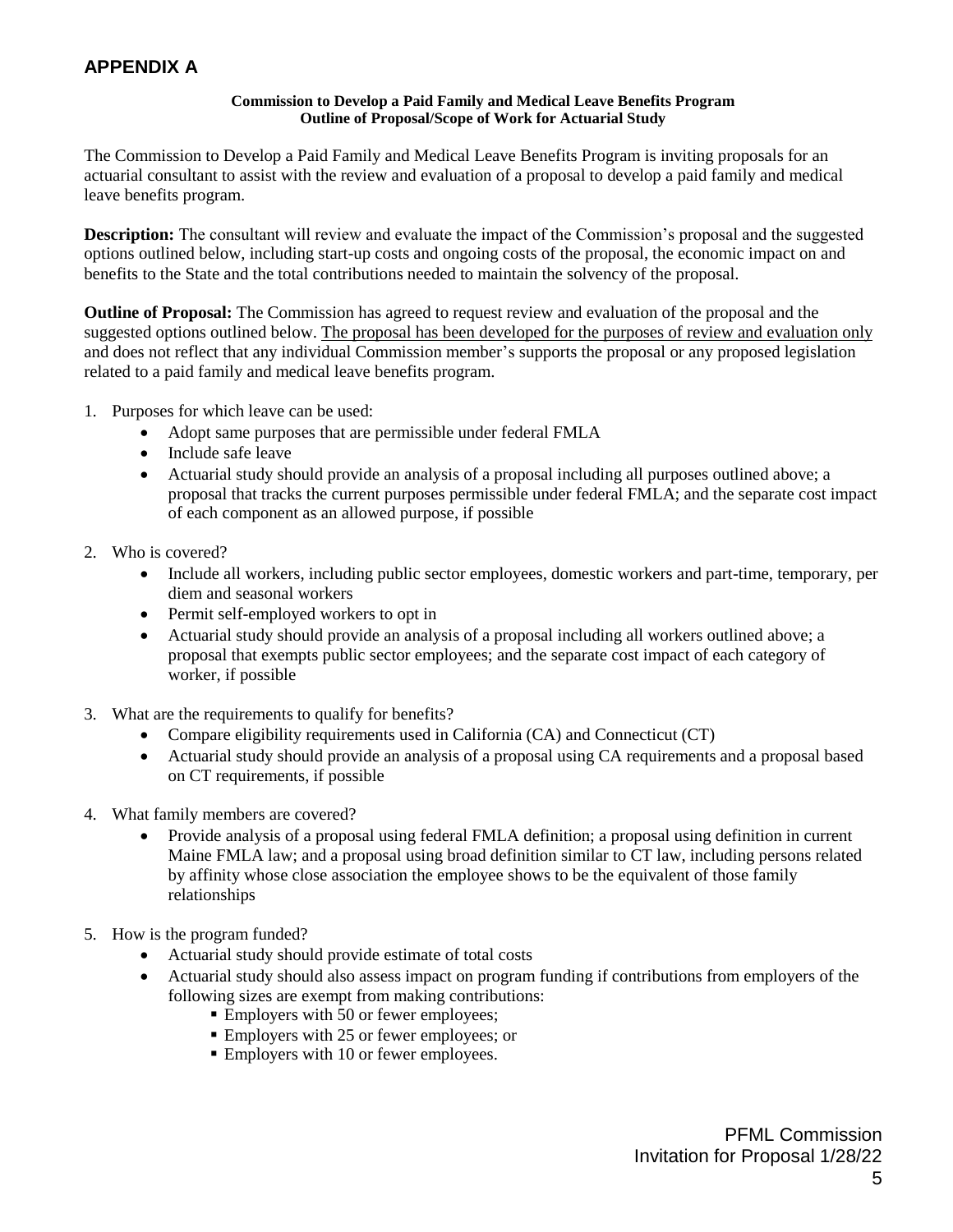- 6. What percentage of wages do workers receive?
	- Actuarial study should assess impact on cost if worker receives these percentages:
		- 80% of the worker's average weekly wage, up to the maximum of the State average weekly wage;
		- 90% of the worker's average weekly wage, up to the maximum of the State average weekly wage; or
		- 100% of the worker's average weekly wage, up to the maximum of the State average weekly wage.
- 7. What is the maximum weekly benefit?
	- State average weekly wage, adjusted for inflation
- 8. For how long can a worker receive benefits?
	- Actuarial study should assess impact on cost if worker receives benefits for a maximum of:
		- $\blacksquare$  12 weeks:
		- $\blacksquare$  20 weeks; or
		- $\blacksquare$  26 weeks.
- 9. Is there an unpaid waiting period?
	- No unpaid waiting period
	- If possible, actuarial study should assess impact on cost if short unpaid waiting period required (consider any requirements in existing programs in other states)
- 10. Are workers entitled to have their jobs back when they return?
	- Deferred making a recommendation on job protection
	- Commission believes this is a policy decision and does not impact actuarial study
- 11. How is the insurance provided? Structure and organization?
	- Actuarial study should assess the following options:
		- **Program is administered and overseen fully by State;**
		- **Program is a public-private partnership with State oversight, but certain services contracted to** private sector, e.g. claims payment/processing, IT services
		- Program is contracted to private sector
		- Separate start-up costs/implementation costs from ongoing costs once implemented
- 12. Other elements to be considered:
	- Consider impact of workers with multiple jobs
	- Consider length of time for collection of contributions to achieve solvency before claims can begin to be paid
	- Consider number of workers required/level of contributions needed to maintain solvency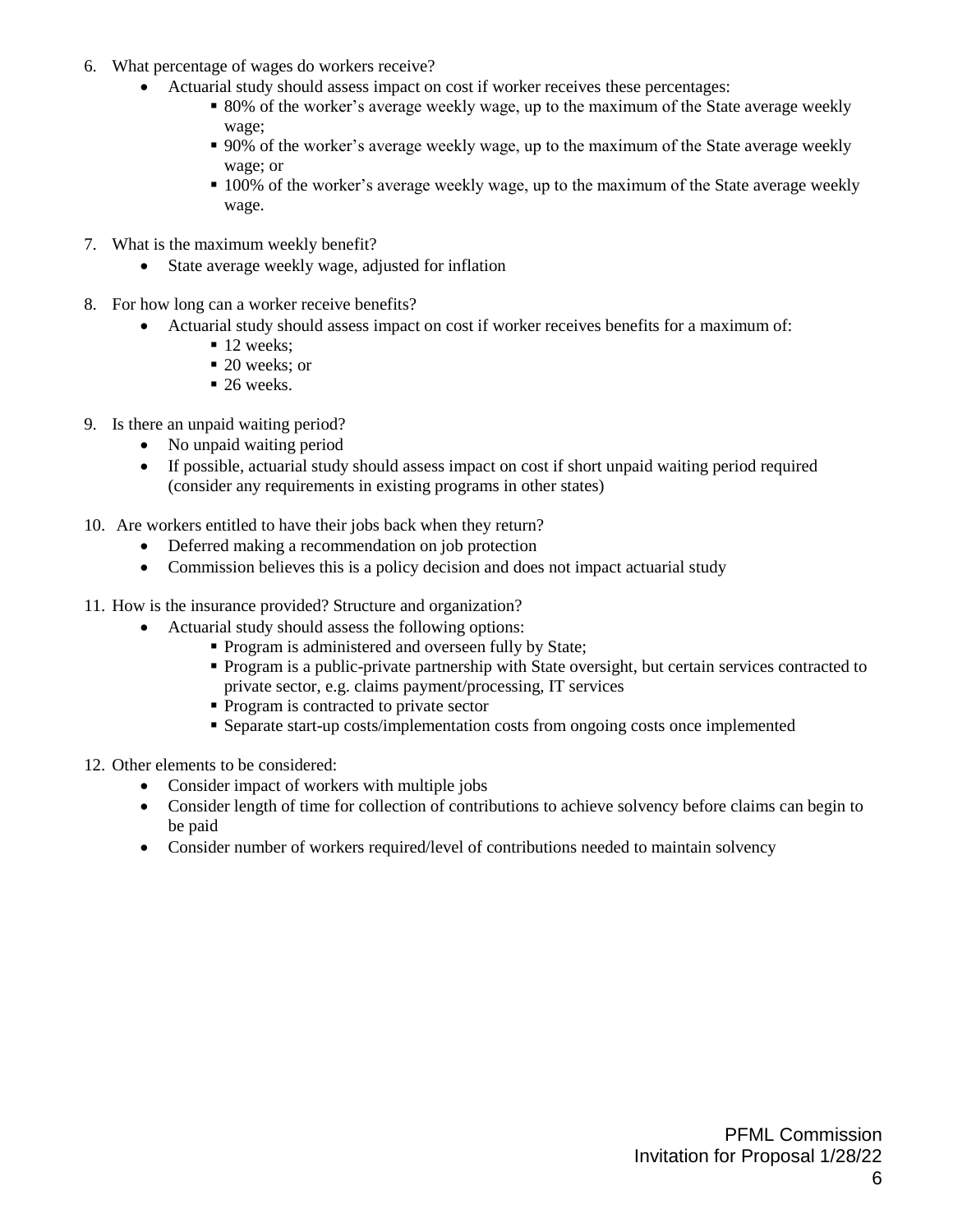### **PROPOSAL COVER PAGE Actuarial Study of Potential Costs and Feasibility of a Paid Family and Medical Leave Benefits Program**

| <b>Bidder's Organization Name:</b>                                |  |         |  |
|-------------------------------------------------------------------|--|---------|--|
| <b>Chief Executive - Name/Title:</b>                              |  |         |  |
| Tel:                                                              |  | E-mail: |  |
| <b>Headquarters Street Address:</b>                               |  |         |  |
| <b>Headquarters City/State/Zip:</b>                               |  |         |  |
| (Provide information requested below if different from above)     |  |         |  |
| <b>Lead Point of Contact for Proposal -</b><br><b>Name/Title:</b> |  |         |  |
| Tel:                                                              |  | E-mail: |  |
| <b>Headquarters Street Address:</b>                               |  |         |  |
| <b>Headquarters City/State/Zip:</b>                               |  |         |  |

- This proposal and the pricing structure contained herein will remain firm for a period of 180 days from the date and time of the bid opening.
- No personnel currently employed by the Maine State Legislature or any State agency participated, either directly or indirectly, in any activities relating to the preparation of the Bidder's proposal.
- No attempt has been made, or will be made, by the Bidder to induce any other person or firm to submit or not to submit a proposal.
- The above-named organization is the legal entity entering into the resulting contract with the Commission/Legislature if they are awarded the contract.
- The undersigned is authorized to enter contractual obligations on behalf of the abovenamed organization.

*To the best of my knowledge, all information provided in the enclosed proposal, both programmatic and financial, is complete and accurate at the time of submission.*

| Name (Print):                | Title: |
|------------------------------|--------|
| <b>Authorized Signature:</b> | Date:  |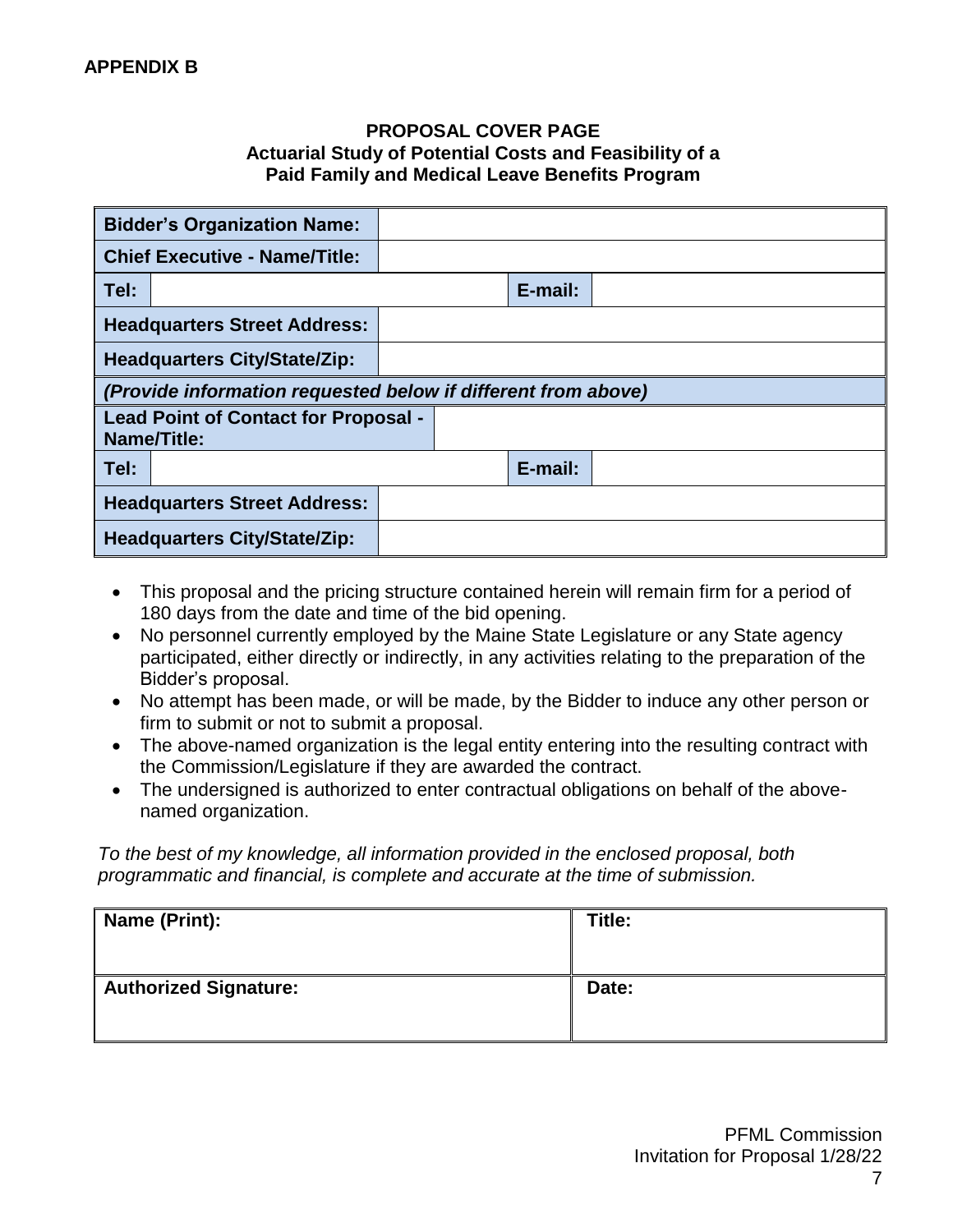### **Actuarial Study of Potential Costs and Feasibility of a Paid Family and Medical Leave Benefits Program**

# **DEBARMENT, PERFORMANCE, and NON-COLLUSION CERTIFICATION**

#### **Bidder's Organization Name:**

*By signing this document, I certify to the best of my knowledge and belief that the aforementioned organization, its principals and any subcontractors named in this proposal:*

- *a. Are not presently debarred, suspended, proposed for debarment, and declared ineligible or voluntarily excluded from bidding or working on contracts issued by any governmental agency.*
- *b. Have not within three years of submitting the proposal for this contract been convicted of or had a civil judgment rendered against them for:*
	- *i.* Fraud or a criminal offense in connection with obtaining, attempting to obtain, or performing *a federal, state or local government transaction or contract.*
	- *ii. Violating Federal or State antitrust statutes or committing embezzlement, theft, forgery, bribery, falsification or destruction of records, making false statements, or receiving stolen property.*
- *c. Are not presently indicted for or otherwise criminally or civilly charged by a governmental entity (Federal, State or Local) with commission of any of the offenses enumerated in paragraph (b) of this certification.*
- *d. Have not within a three (3) year period preceding this proposal had one or more federal, state or local government transactions terminated for cause or default*.
- *e. Have not entered into a prior understanding, agreement, or connection with any corporation, firm, or person submitting a response for the same materials, supplies, equipment, or services and this proposal is in all respects fair and without collusion or fraud. The above-mentioned entities understand and agree that collusive bidding is a violation of state and federal law and can result in fines, prison sentences, and civil damage awards.*

| Name (Print):                | Title: |
|------------------------------|--------|
| <b>Authorized Signature:</b> | Date:  |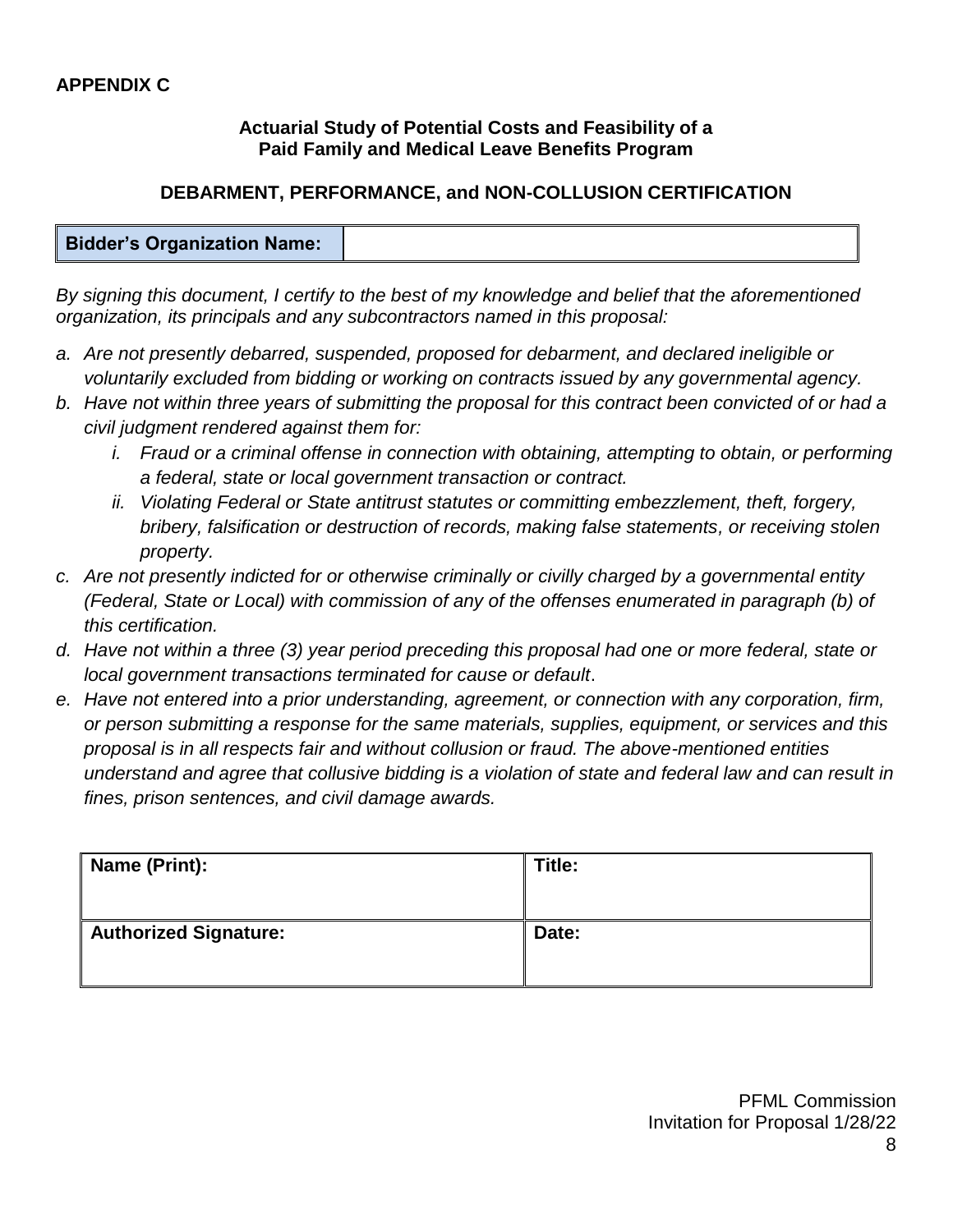#### **APPENDIX D**

#### **Actuarial Study of Potential Costs and Feasibility of a Paid Family and Medical Leave Benefits Program**

#### **QUALIFICATIONS & EXPERIENCE FORM**

**Bidder's Organization Name:**

**Present a brief statement of qualifications, including any applicable licensure and/or certification. Describe the history of the Bidder's organization, especially regarding skills pertinent to the specific work required by the Invitation for Proposal and any special or unique characteristics or sources of data available to the organization which would make it especially qualified to perform the required work activities. You may expand this form and use additional pages to provide this information.**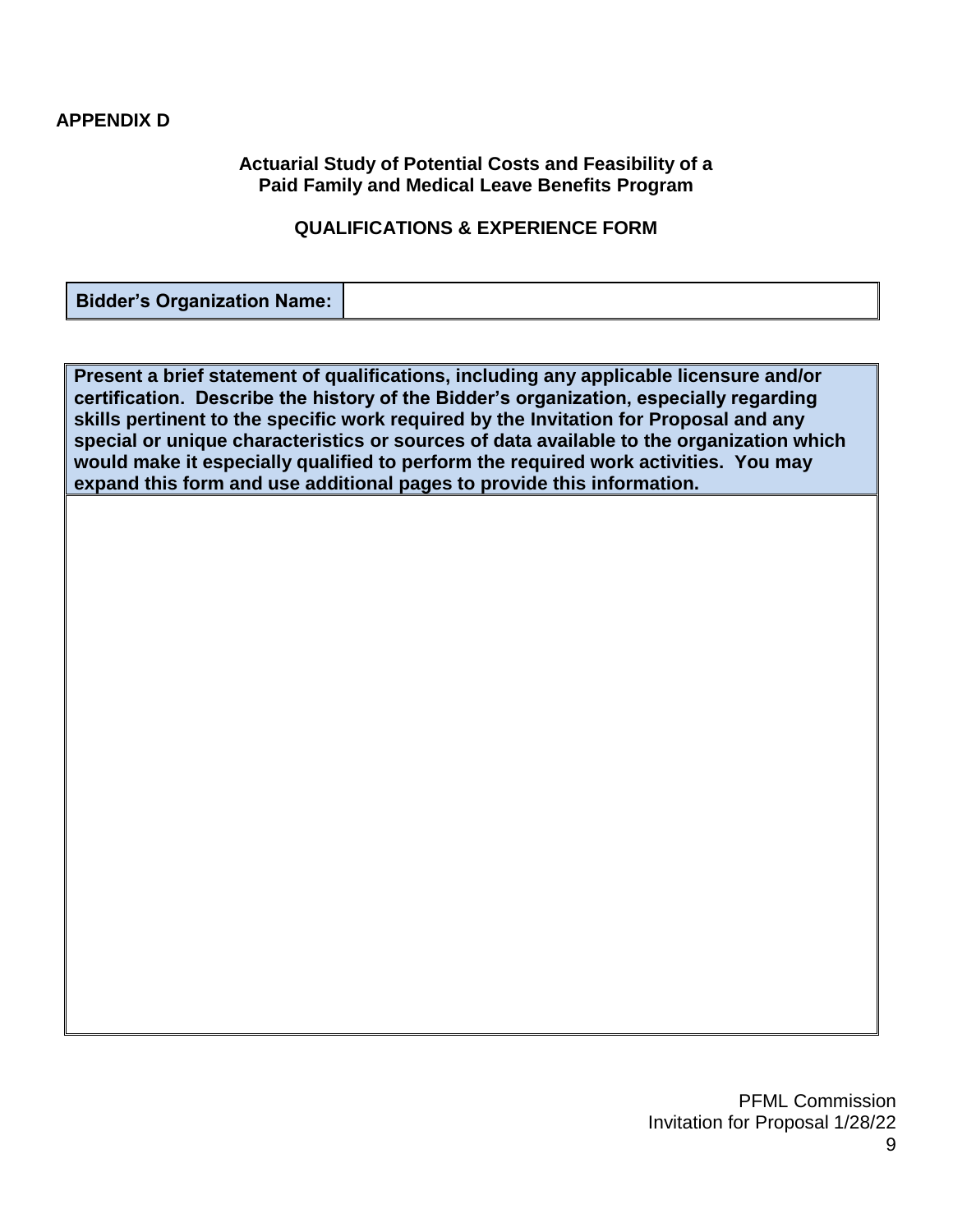#### **APPENDIX D (continued)**

**Provide a description of projects that occurred within the past five years which reflect experience and expertise needed in performing the functions described in the "Scope of Services" portion of this Invitation for Proposal. For each of the project examples provided, a contact person from the client organization involved should be listed, along with that person's telephone number and email address. Please note that contract history with the State of Maine, whether positive or negative, may be considered in rating proposals even if not provided by the Bidder.**

| <b>Project One</b>    |                                     |  |  |
|-----------------------|-------------------------------------|--|--|
| <b>Client Name:</b>   |                                     |  |  |
| <b>Client Contact</b> |                                     |  |  |
| Person:               |                                     |  |  |
| Telephone:            |                                     |  |  |
| E-Mail:               |                                     |  |  |
|                       | <b>Brief Description of Project</b> |  |  |
|                       |                                     |  |  |
|                       |                                     |  |  |
|                       |                                     |  |  |
|                       |                                     |  |  |
|                       |                                     |  |  |
|                       |                                     |  |  |
|                       |                                     |  |  |
|                       |                                     |  |  |
|                       |                                     |  |  |
|                       |                                     |  |  |
|                       |                                     |  |  |
|                       |                                     |  |  |

| <b>Project Two</b>    |                                     |  |  |  |
|-----------------------|-------------------------------------|--|--|--|
| <b>Client Name:</b>   |                                     |  |  |  |
| <b>Client Contact</b> |                                     |  |  |  |
| Person:               |                                     |  |  |  |
| <b>Telephone:</b>     |                                     |  |  |  |
| E-Mail:               |                                     |  |  |  |
|                       | <b>Brief Description of Project</b> |  |  |  |
|                       |                                     |  |  |  |
|                       |                                     |  |  |  |
|                       |                                     |  |  |  |
|                       |                                     |  |  |  |
|                       |                                     |  |  |  |
|                       |                                     |  |  |  |
|                       |                                     |  |  |  |
|                       |                                     |  |  |  |
|                       |                                     |  |  |  |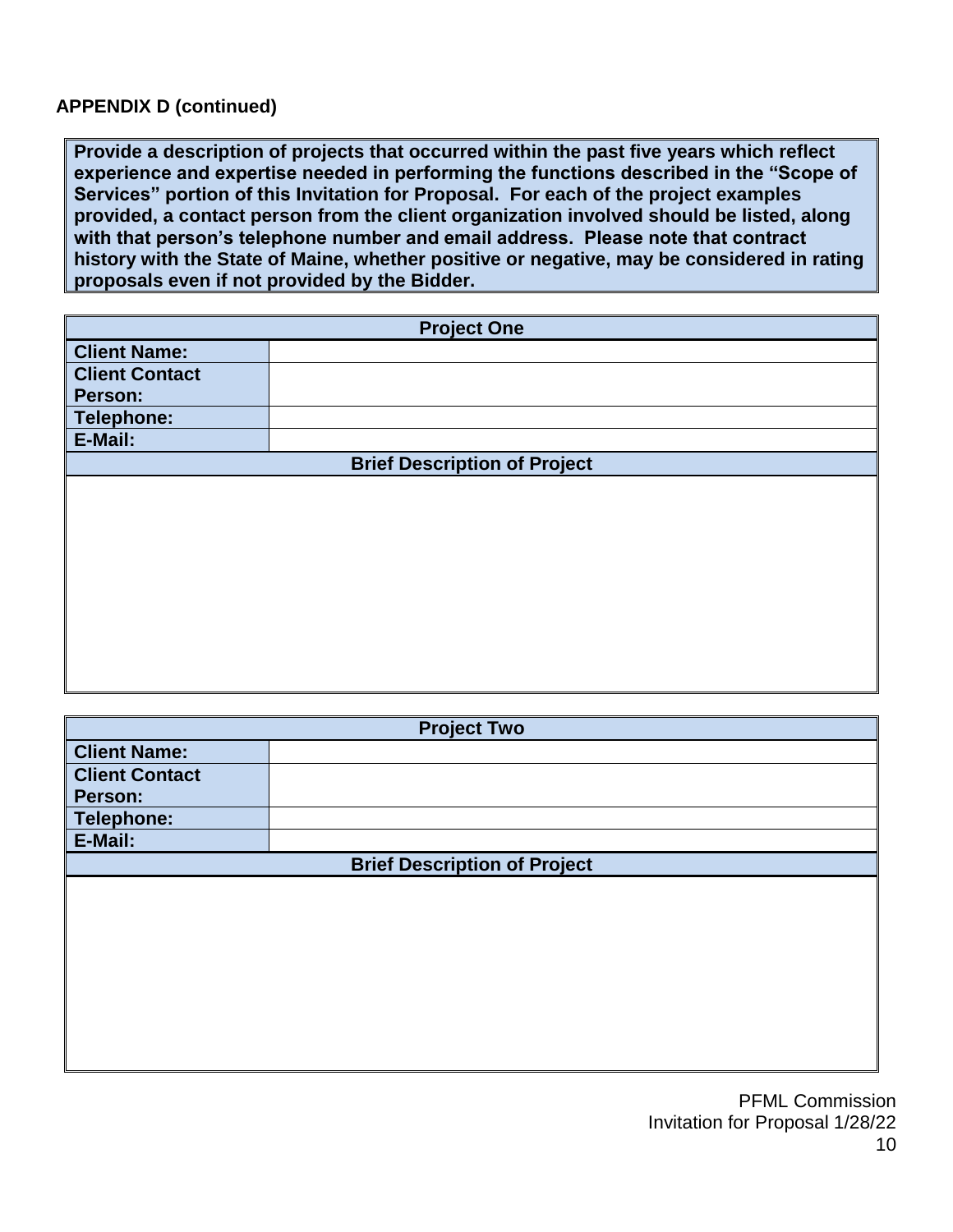# **APPENDIX D (continued)**

| <b>Project Three</b>  |                                     |  |
|-----------------------|-------------------------------------|--|
| <b>Client Name:</b>   |                                     |  |
| <b>Client Contact</b> |                                     |  |
| Person:               |                                     |  |
| <b>Telephone:</b>     |                                     |  |
| E-Mail:               |                                     |  |
|                       | <b>Brief Description of Project</b> |  |
|                       |                                     |  |
|                       |                                     |  |
|                       |                                     |  |
|                       |                                     |  |
|                       |                                     |  |
|                       |                                     |  |
|                       |                                     |  |
|                       |                                     |  |
|                       |                                     |  |
|                       |                                     |  |